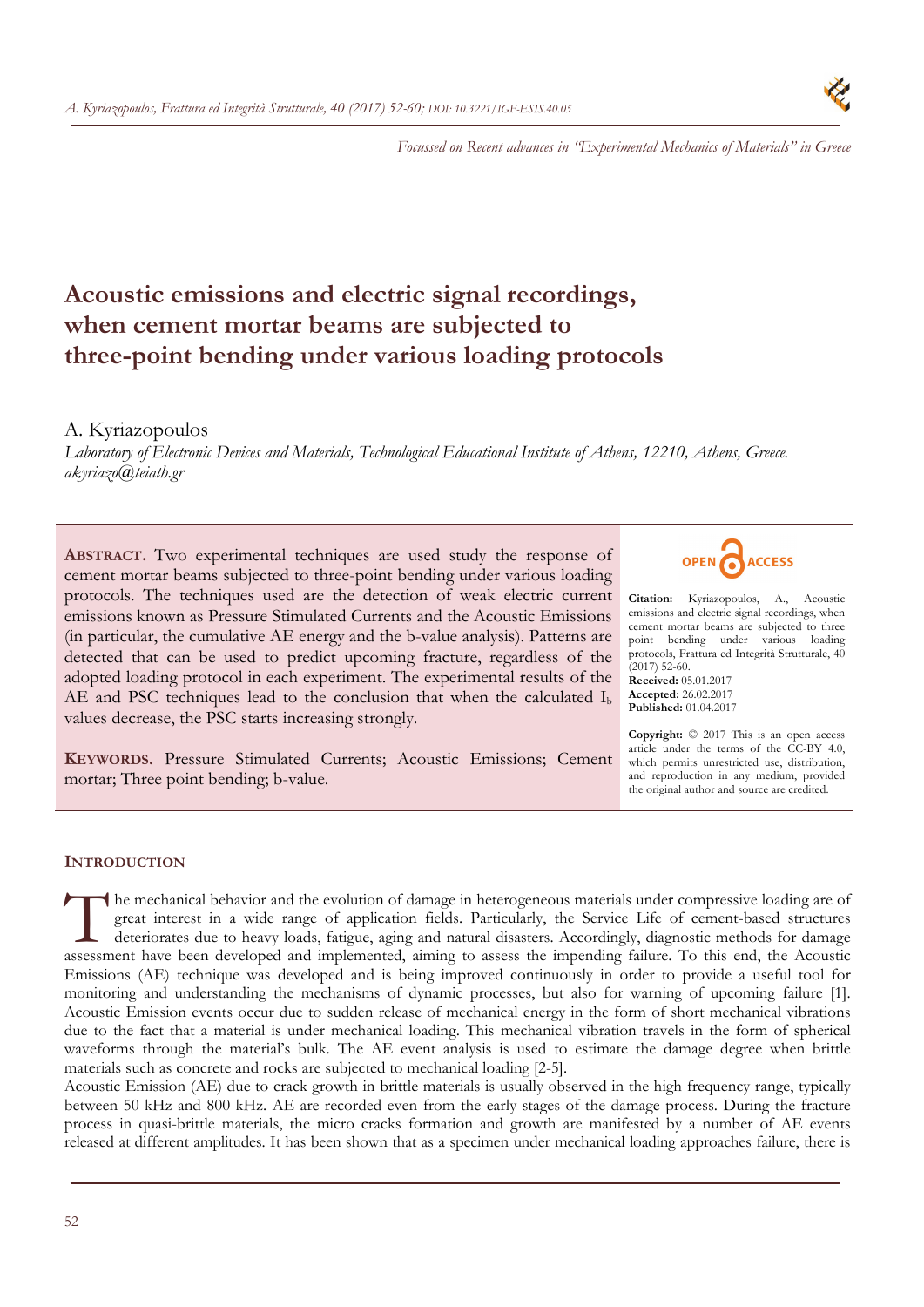

an increase in the AE activity rate, as a result of the deterioration of the mechanical properties. Particularly in cement based materials and concrete structures the AE testing is one of the most widely used methods for monitoring crack growth [1]. Another phenomenon related to the micro-crack growth in quasi-brittle nonmetallic materials is the production of electric charges that shape electric dipoles forming a rather complicated charge system [6-8]. Such electric dipoles produce an electric potential across a crack resulting in the appearance of an electric current [9]. Such currents have been measured in

both laboratory [7, 10] and at a geodynamic scale [11] and their detection may be useful as a precursor of a fracture. These electrical signals (weak electrical current emissions) are detected using a novel experimental technique, called Pressure-Stimulated Currents Technique, and the recorded electrical currents are described by the term Pressure Stimulated Currents (PSC) [12]. The PSC's are weak electric currents detected with sensitive electrometers when a pair of electrodes is attached at proper locations on the specimen that is subjected to mechanical stress. Initially, the PSC technique was applied when rock specimens like marble [6, 13] and amphibolite [14] were subjected to compressive axial stress increasing up to failure. Consequently, it was successfully applied to cement-based materials [15, 16]. The PSC technique was also tested during laboratory experiments of three-point bending (3PB) tests on marble [17] and cementbased specimens [5]. The PSC technique has been adopted by several researchers [9, 18], while others use similar techniques [19-21].

Both AE and PSC signals provide important information about the damage processes occurring in specimens under compression or under bending tests. In particular, the PSCs show a considerable increase when the applied load reaches the vicinity of failure and attain their peak value shortly before failure [12, 13, 15, 16].

In Acoustic Emissions one of the statistical parameters, which is often used to estimate a critical situation, is the b-value [1, 22, 23], which exhibits systematic variations during the different stages of fracture processes. The AE based b-value analysis and the variation of the b-value, have attracted researchers working in the engineering field [23, 24]. Other AE statistical parameters that have been used include the event and energy release rates, the cumulative energy and the ring down counts.

In this paper attention is focused on the parallel presentation of AE and PSC detected during 3PB of cement mortar specimens. The main difference between the three experiments is the loading mode. Specifically, one test was conducted under a constant loading rate (i.e. linear load increase) up to fracture while at the other two experiments the load was increasing according to a non-linear mode.

## **EXPERIMENTAL DETAILS**

he specimens used for the experiments were prismatic cement mortar beams with dimensions 250x50x50 mm3. Their bending strength (Lf) varied from 3.5kN to 4.0kN. Details regarding the specimens, the preparation process and the experimental apparatus can be found in a previous work [25]. Their bending strength (L<sub>t</sub>) varied from 3.5kN to 4.0kN. Details regarding the specimens, the preparation process and the experimental apparatus can be found in a previous work [25].<br>Contrary to previous publications [25]

in Fig. 1, i.e. on the lower side of the beam (tension zone) and at the left and right sides, symmetrically with respect to the specimen's central cross section where the load is applied. This topology was decided after several experiments conducted in order to estimate the best installation process that ensures the recording of strong PSCs and limits the influence of electric noise. The best electrode distance  $(\ell)$  was also investigated and it was empirically found that for the specific type of experiments it should be  $\ell \approx \alpha/5$ , where  $\alpha$  is the distance between the two rigid metallic cylindrical rods used to support the cement beam. The PSC was captured by the electrodes and measured using a high sensitivity electrometer (Keithley, model 6517). The data were recorded in real time and stored on a hard disk through a GPIB interface. The mechanical load applied was recorded with the use of an analog-to-digital (A/D DAQ) data acquisition device (Keithley model KUSB-3108). The whole setup was placed in a Faraday shield in order to avoid interference from external electrical noise.

The system that was used to detect and record the AE is the 2-channel PCI-2 AE acquisition system (Physical Acoustics Corp). The R15a sensor (manufactured by PAC, resonant at 75 kHz) was placed in the middle of the beam (see Fig. 1) in order to focus on the region of the crack development processes that take place due to the externally applied bending load. The sensor was coupled to the test specimen using vacuum grease. Preamplifier was used along with the sensor with gain set at 40dB. The signals were band-pass filtered between 20-400 kHz using the software control of the data acquisition system. To set the threshold value for recording and to ensure that sensors were correctly performing, pencil lead breaks (5mm, HB leads) were carried out near the crack tip and the recorded signals were observed. The value of 40dB was selected since it was found to prevent the recording of lower amplitude reflected signals from the pencil lead break tests. For the detected AE data processing the Physical Acoustics Corp. Noesis software was used.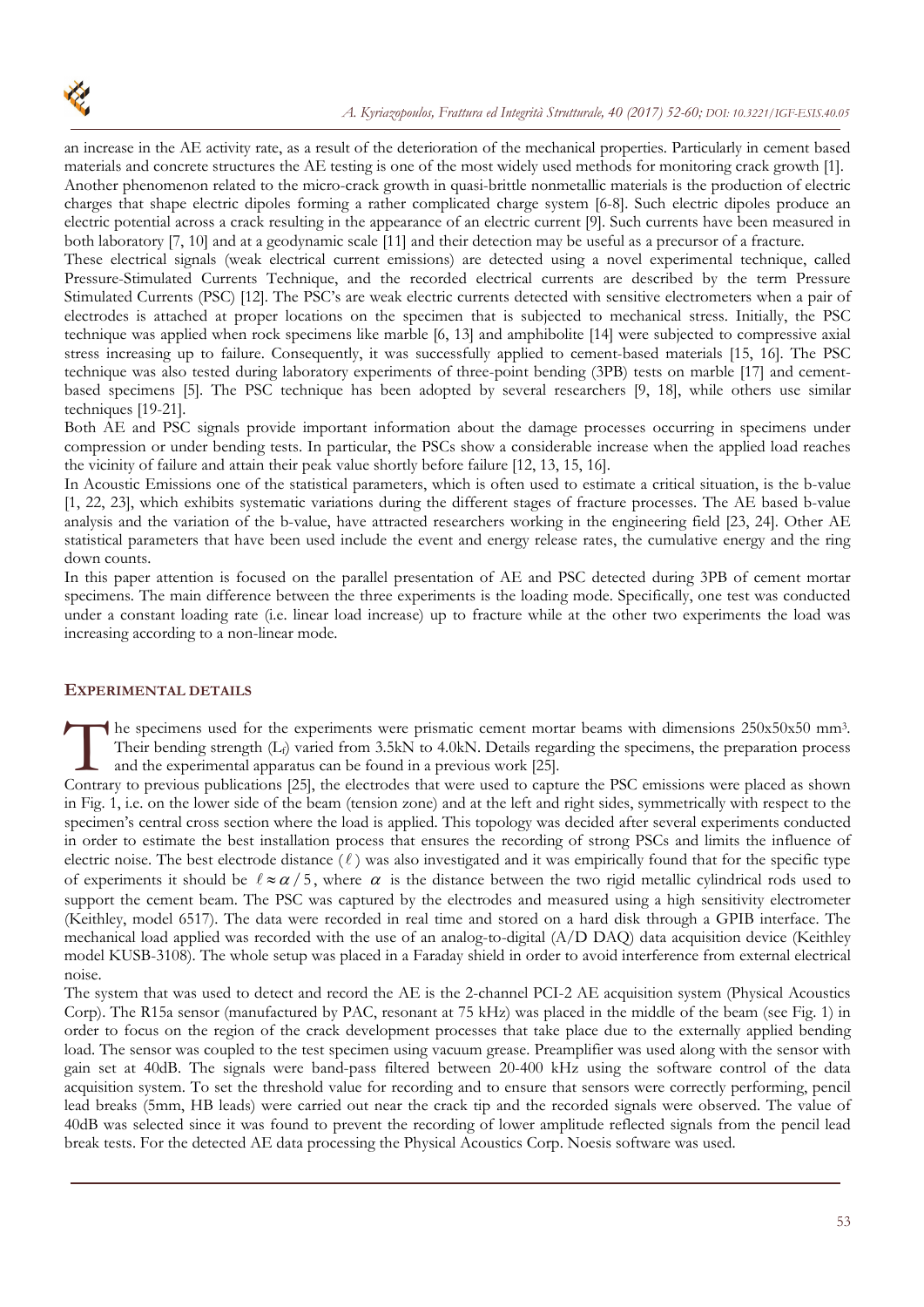



Figure 1: The experimental installation and the location of the AE and PSC sensors.

## **RESULTS AND DISCUSSION**

ab. 1 includes all the details regarding the loading protocol of each specimen for the three experiments implemented, i.e. load (L) vs. time (t), considering that the function is best described as:  $\prod^{\text{ab}}_{\text{im}}$ 

$$
L(t) = C_1 \cdot t^2 + C_2 \cdot t \tag{1}
$$

where  $C_1$  and  $C_2$  are constants. During the first experiment (i.e. specimen CB01) a linear increase of the load was conducted at a rate of 100N/s while the two following experiments were conducted following a non-linear increase of the mechanical load (see Tab. 1).

| Specimen         | $L(t) = C_1 \cdot t^2 + C_2 \cdot t$                  | $L_f(kN)$ | $PSC_{peak}$ (pA) | $Q_T(pC)$ | AE hits | Cum. Energy AE |
|------------------|-------------------------------------------------------|-----------|-------------------|-----------|---------|----------------|
| CB <sub>01</sub> | $C_1=0, C_2=+100N/s$                                  | 3.6       | 28.8              | 294       | 1062    | $5.17x10^7$ aJ |
| CB02             | $C_1 = -7.3 \text{N/s}^2,$<br>$C_2 = +333 \text{N/s}$ | 3.8       | 27.2              | 298       | 543     | $4.50x107$ aJ  |
| CB03             | $C_1 = +0.7N/s^2,$<br>$C_2 = 35.4N/s$                 | 3.5       | 29.9              | 291       | 893     | $4.98x107$ aJ  |

Table 1. The characteristics of the loading protocol followed during each of the three experiments conducted and the main quantities studied regarding the PSC and AE recordings.

Fig. 2 shows the temporal variation of the emitted PSC from the three experiments, as well as the corresponding behavior of the mechanical load. Shortly before failure of the specimens the emitted PSC tends to show a peak. The recorded peak value (PSCpeak) is similar in all three experimental loading protocols (see Tab. 1). The fact that the PSC is maximized before the failure of the cement mortar beam has been systematically observed during compressive stress tests on both cement based [15] and rock [26, 27] materials. This behavior is best demonstrated by the specimen CB02. This is attributed to the fact that the specimen approaches failure at the lowest load rate (see blue lines in Fig. 2). The level of the bending load, for which the PSC signal begins to show an intense and continuous increase, irrespectively of the loading mode, is estimated to be at approximately  $60\%$  of the ultimate 3PB strength  $(L<sub>f</sub>)$  (see Fig. 3), in all three experiments. As a next step, it is interesting to consider the total electric charge  $(Q_T)$ , released during the three experiments up to

failure. The  $Q_T$  was calculated using the relation ( $t_f$  is the failure time).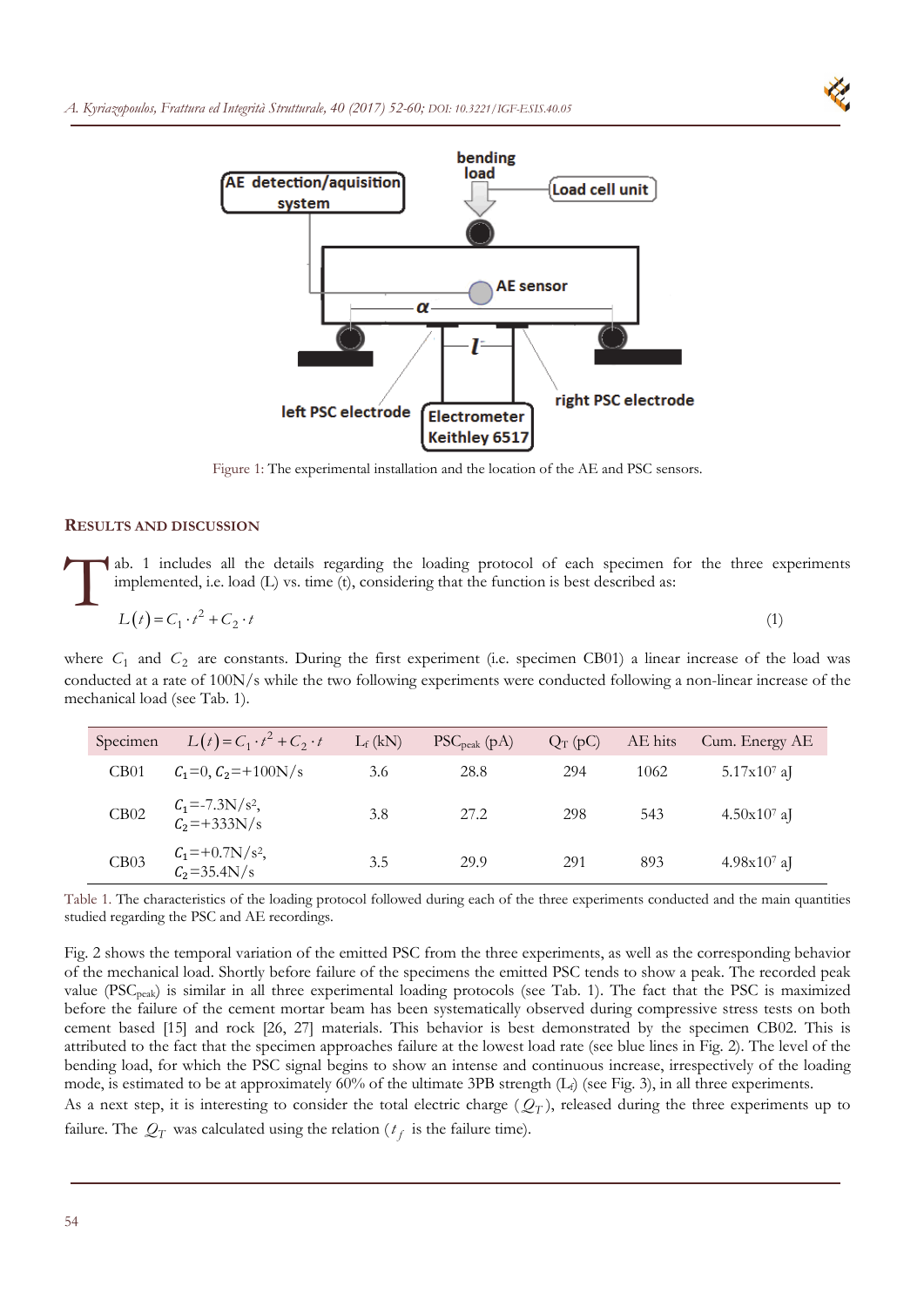$$
\mathcal{Q}_T = \int_0^{t_f} PSC(t) dt
$$
\n
$$
\mathcal{Q}_T = \int_0^{t_f} PSC(t) dt
$$
\n
$$
(2)
$$
\n
$$
(2)
$$

It is worth mentioning that the total electric charge for the three different loading modes reaches almost the same value (see Tab. 1). In a previous work [13], during compressive stress application on marble specimens it was theoretically supported and experimentally proven [28] that the total electric charge value does not depend on the applied mechanical stress rate. This behavior is verified experimentally herein when cement mortar specimens are subjected to 3PB loading.



Figure 2: The time variation of the applied 3PB load and the corresponding time variation of the PSC, during all three experiments conducted.



Figure 3: PSC versus normalized load  $(L/L_f)$  for all three experiments conducted.

Regarding the AE recordings, during the three experiments, a different number of AE hits was recorded (see Tab. 1). The micro-cracks generated during loading are of different sizes and therefore different AE amplitudes are recorded. A common way of obtaining quantitative information from the above statements is by computing the b-value of AE using the methods adopted in seismology [29, 30]. The b-value is defined as the log-linear slope of the frequency–magnitude distribution of AE [31]. In the present study, the b-values were calculated by applying a method that is known as improved b-value  $(I_b)$  analysis after Shiotani et al. [32]. The  $I_b$ -value is defined as:

$$
I_b = \frac{\log N(\mu - \alpha_1 \sigma) - \log N(\mu + \alpha_2 \sigma)}{(\alpha_1 + \alpha_2) \cdot \sigma}
$$
\n(3)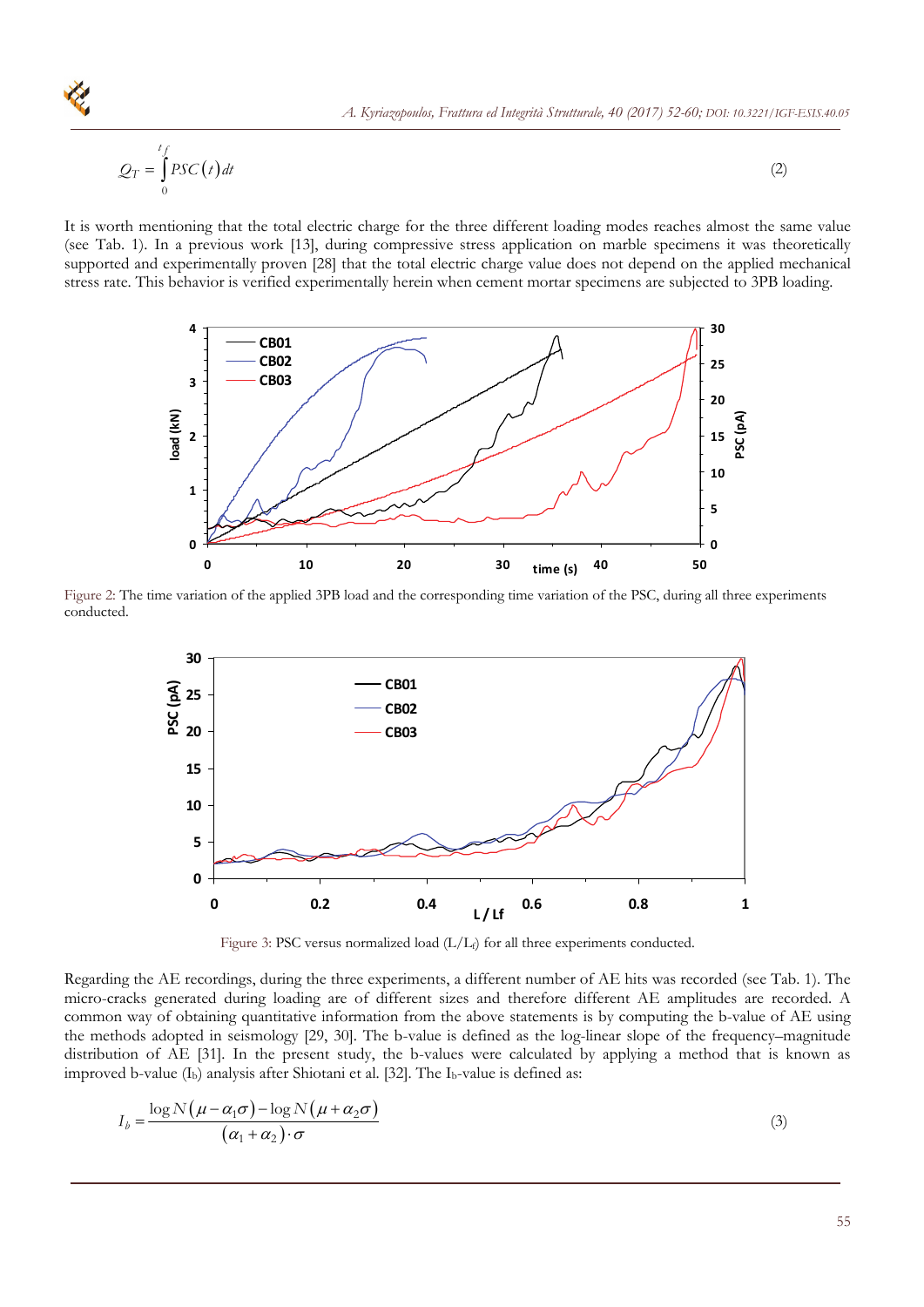

where,  $\sigma$  is the standard deviation of the magnitude distribution in one group of events,  $\mu$  is the mean value of the magnitude distribution in the same group of events, and  $\alpha_1$  as well as  $\alpha_2$  are constants, for which usually a value equal to 1 is adopted [1].

In order to highlight the variability of the  $I<sub>b</sub>$  -value, during the three experiments, the b-value analysis of AE is, in general, applied to a certain number of events, as follows: from event 1 to n, then from event 2 to  $n+1$ , and so on. The determination of the value of n has been considered by Shiotani et al. [32] and Colombo et al. [22], since it constitutes a parameter that can influence the results. A value exceeding  $n=50$  is assumed to be a satisfactory one. In the present study,  $n=70$  has been selected. Each value of  $I<sub>b</sub>$  was calculated from a group of the events 1 to 70, consequently from 2 to 71, and so on. Each calculated  $I<sub>b</sub>$  value is associated to the time of the 70th event of each group and to that of the corresponding value of normalized  $(L/L_f)$  load. The variability of the  $I_b$ -value during the three experiments with respect to the normalized (L/Lf) load is shown in Fig. 4. In the same figure the corresponding variation of PSC signals is also presented.



Figure 4: Variation of  $I_b$ -values and PSC signals vs. normalized load  $(L/L_f)$  for the three conducted experiments.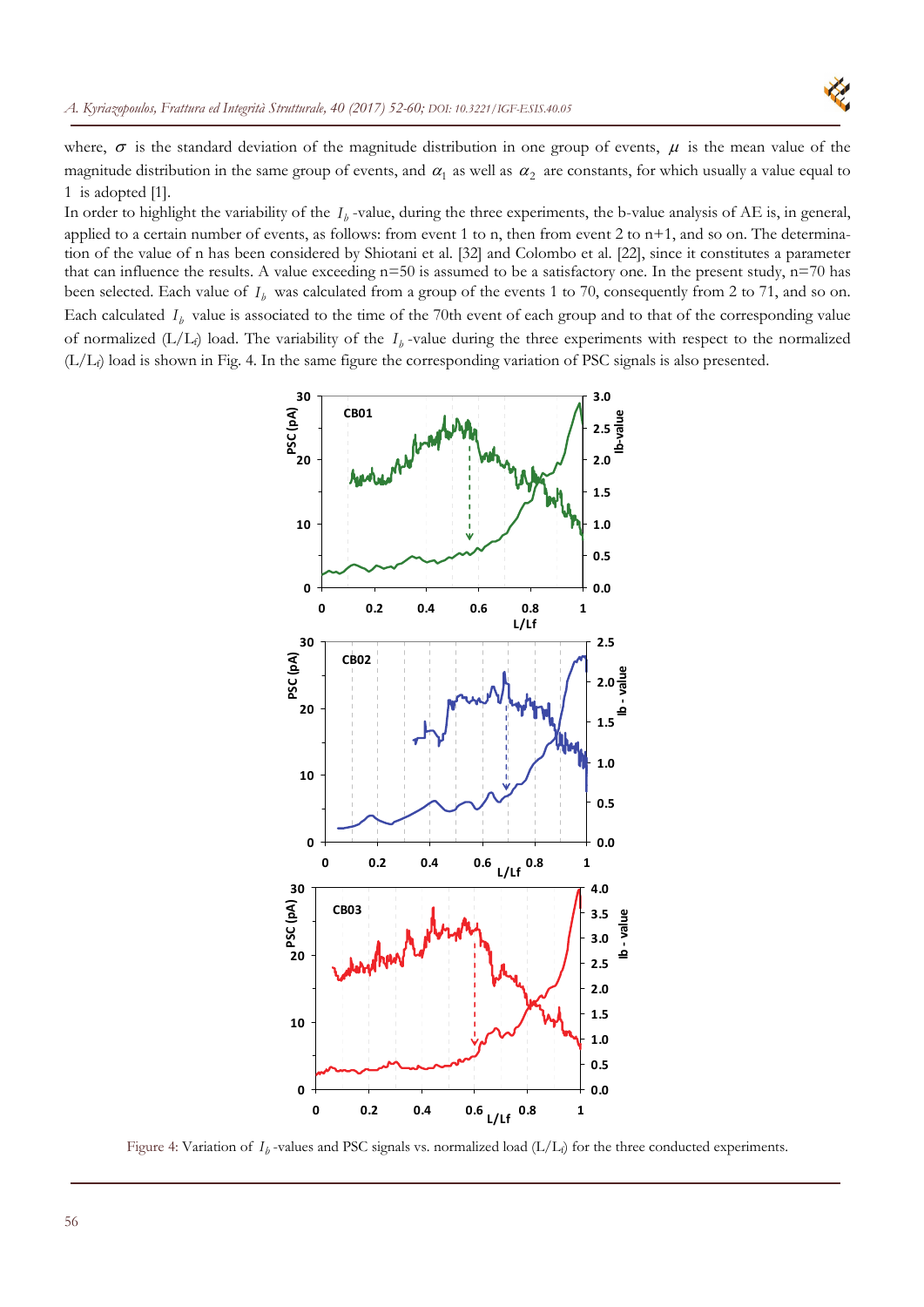

It is obvious that during the early stages  $(L<0.6L_f$  approximately), the  $I_b$ -values show an almost constant increase indicating the prevalence of micro-cracking [33]. In these stages the PSC signal is low, showing a slight increase (see Fig. 4). Then, at the following stages  $(L>0.6L_f) I_b$ -values show an intense reduction combined with a sharp increase of the PSC. This behavioral change in the variability of the  $I_b$ -value is observed at a critical normalized load value [L/L<sub>f]C</sub>  $\approx 0.6$ , for all three experiments. As it is marked in Fig. 4 (dotted arrows), the exact value  $[L/L_f]_C$  is 0.55, 0.62 and 0.70 for specimens CB01, CB02 and CB03, respectively. It seems that increasing the rate of the applied bending load the increase of the PSC signal and the corresponding reduction of  $I_b$ -values are recorded earlier. It should be pointed out that the  $I_b$ value fluctuation, which is observed in all three experiments at the early stage, is related to the fact that the micro-cracks begin to form randomly. Moreover, in all three experiments,  $I_b$  attains values around 1 during the last seconds before the failure of the specimens, which is indicative of the final formation of a localized macro-crack.



Figure 5: The cumulative ring down count of ΑΕ hits vs. normalized load (L/Lf) for the three conducted experiments.

The ring down count (rdc) data was also used, since it is a measure of the number of AE waveform oscillations through a preset voltage threshold [1]. In order to highlight the identification and assessment of important stages of micro-crack damage in a cement mortar material, a common practice has been followed to examine the cumulative ring down count  $\Sigma$ (rdc) and energy (ΣE). These results are illustrated in Figs. 5 and 6 with respect to the normalized load (L/L<sub>t</sub>). In all three experiments an almost constant increase in  $\Sigma$ (rdc) was initially observed, related to the initiation of new microcracks. For  $L/L_f > [L/L_f]$ c the  $\Sigma$ (rdc) increases at a rate indicating the development of severe damage in the specimen. Concurrently, an abrupt increase of the PSC signal is observed.



Figure 6: (a) The cumulative AE energy vs. normalized load  $(L/L<sub>f</sub>)$  for the three experiments and (b) a detailed view close to the fracture load.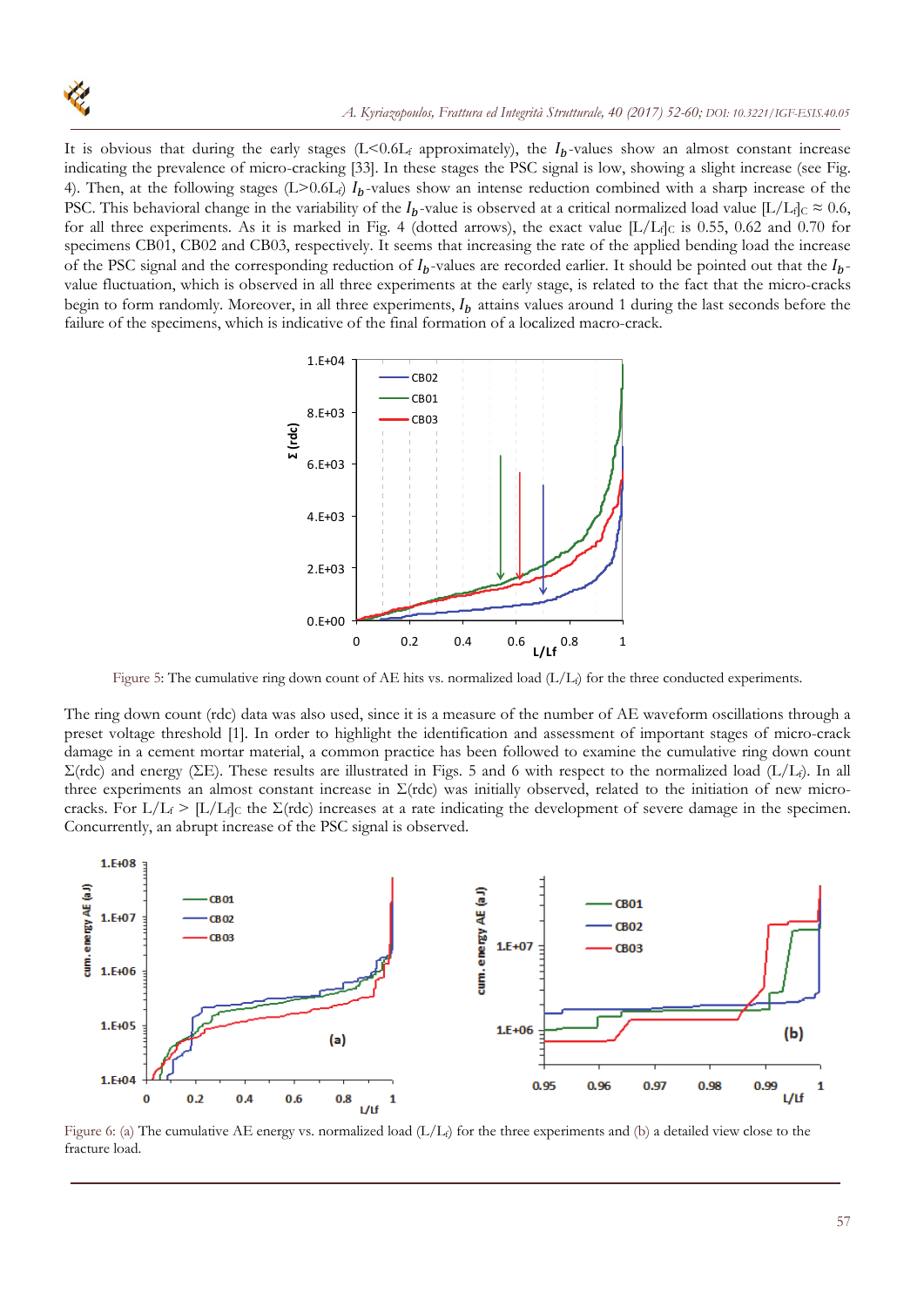

Finally, the cumulative energy of the AE hits up to the fracture of the specimens for all three experiments versus the normalized load level  $(L/L_f)$  is plotted in Fig. 6a. A significant step-up increase of the cumulative AE energy is observed slightly before the failure of the specimens (see the detailed view in Fig. 6b). The corresponding values of the cumulative energy practically start to converge (see Tab. 1).

### **CONCLUDING REMARKS**

he application of 3PB loading under various protocols regarding the bending load rate on cement mortar beams causes the emission of electric currents (PSC) that show a clearly deterministic behavior. The total electric charge recorded during each experimental procedure is practically of similar value for all three experiments. It may be The application of 3PB loading under various protocols regarding the bending locauses the emission of electric currents (PSC) that show a clearly deterministic level recorded during each experimental procedure is practical

Micro-cracks generate a sufficient number of weak acoustic emissions leading to a relatively high b-value. When increasing load levels, the fracture process moves from micro- to macro-cracking and the I<sub>b</sub>-value decreases.

A distinct correlation between the PSC and the calculated  $I<sub>b</sub>$  values is observed. Specifically, when  $I<sub>b</sub>$ -values are relatively high and tend to increase, the PSC signals also exhibit a smooth increase. When I<sub>b</sub>-values progressively decrease, the PSC signals show intense increase, indicating that PSC emissions are mainly attributed to crack formation and propagation. The peak of the PSC signals is another clear indication of the upcoming failure. Finally, the damage initiation is also verified by the study of the cumulative ring down count. The qualitative similarity of the results of the present protocol with recently published ones for natural stones and especially for Dionysos marble [17], which is the material extensively used for the restoration of marble monuments in Greece [34-38], supports further the potential use of the PSC technique for in-situ monitoring the response of restored structural elements of masterpieces of Cultural Heritage.

#### **REFERENCES**

- [1] Rao, M.V.M.S., Lakschmi, P.K.J. Analysis of *b*-value and improved b-value of acoustic emissions accompanying rock fracture. Current Science, 89 (2005) 1577-1582.
- [2] Aggelis D.G., Mpalaskas A.C., Matikas T.E., Investigation of different fracture modes in cement-based materials by acoustic emission, Cement and Concrete Research, 48 (2013) 1–8
- [3] Stanchits, S., Dresen, G., Vinciguerra, S., Ultrasonic velocities, acoustic emission characteristics and crack damage of basalt and granite, Pure Applied Geophys,163 (2006) 5–6, 975–994
- [4] Lockner, D., The role of acoustic emission in the study of rock fracture. Int. J. Rock Mech. Min. Sci. Geomech. Abstr., 30 (1993) 883–899.
- [5] Stergiopoulos, C., Stavrakas, I., Hloupis, G., Hloupis, D., Triantis, Vallianatos, F., Electrical and acoustic emissions in cement mortar beams subjected to mechanical loading up to fracture, Engineering Failure Analysis, 35 (2013) 454- 461.
- [6] Stavrakas, Ι., Anastasiadis, C., Triantis, D., Vallianatos, F., Piezo Stimulated currents in marble samples: Precursory and concurrent – with – failure signals, Natural Hazards and Earth System Sciences, 3 (2003) 243-247.
- [7] Vallianatos, F., Triantis, D., Tzanis, A., Anastasiadis, C., Stavrakas, I., Electric Earthquake Precursors: From Laboratory Results to Field Observations, Physics and Chemistry of the Earth, 29 (2004) 339-351.
- [8] Varotsos, P.A., Sarlis, N.V., Skordas, E.S., Long-range correlations in the electric signals that precede rupture, Phys. Rev. E, 66 (2002) 011902.
- [9] Cartwright-Taylor, A., Vallianatos, F., Sammonds, P., Superstatistical view of stress-induced electric current fluctuations in rocks, Physica A: Statistical Mechanics and its Applications, 414 (2014) 368–377.
- [10] Frid, V., Goldbaum, J., Rabinovitch, A., Bahat, D., Electric polarization induced by mechanical loading of Solnhofen limestone, Phil. Mag. Lett., 89 (7) (2009) 453–463
- [11]Varotsos, P.A., The Physics of Seismic Electric Signals, TerraPub (2005)
- [12] Stavrakas, Ι., Triantis, D., Agioutantis, Z., Maurigiannakis, S., Saltas, V., Vallianatos, F., Pressure Stimulated Currents in rocks and their correlations with mechanical properties, Natural Hazards and Earth System Sciences, 4 (2004) 563- 567.
- [13] Triantis, D., Stavrakas, I., Anastasiadis, C., Kyriazopoulos, A., Vallianatos, F., An analysis of Pressure Stimulated Currents (PSC), in marble samples under mechanical stress, Physics and Chemistry of the Earth, 31 (2006) 234-239.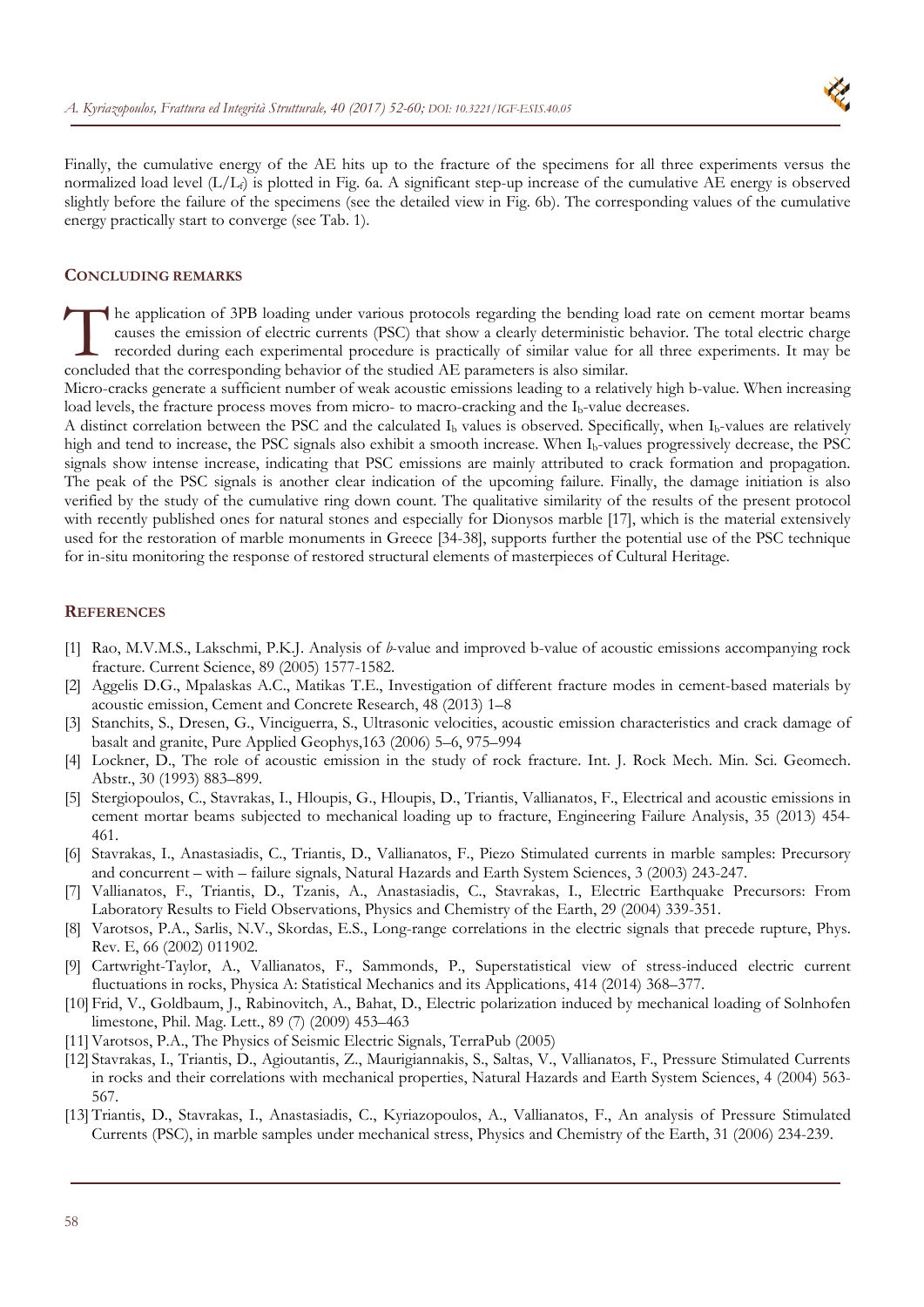

- [14] Triantis, D., Anastasiadis, C., Vallianatos, F., Kyriazis, P., Nover, G., Electric signal emissions during repeated abrupt uniaxial compressional stress steps in amphibolite from KTB drilling, Natural Hazards & Earth System Sciences, 7 (2007) 149-154.
- [15] Kyriazopoulos, A., Anastasiadis, C., Triantis, D., Brown, J. C, Non-destructive evaluation of cement-based materials from pressure-stimulated electrical emission - Preliminary results, Construction and Building Materials, 25 (2011) 1980-1990.
- [16] Triantis, D., Stavrakas, I., Kyriazopoulos, A., Hloupis, G., Agioutantis, Z., Pressure Stimulated Electrical Emissions from cement mortar used as failure predictors, International Journal of Fracture, 175 (2012) 53-61.
- [17] Stavrakas, I., Pasiou, E.D., Hloupis, G., Malliaros, G.-T., Triantis, D., Kourkoulis, S.K., Exploring the size effect of marble by combined use of Pressure Stimulated Currents and Acoustic Emission, in: Beskos D.E., Stavroulakis G.E. (Eds.), 10th HSTAM International Congress on Mechanics, Chania, Hellas, (2013) 185-186.
- [18] Li, Z., Enyuan, W., Miao, H., Laboratory Studies of Electric Current Generated during Fracture of Coal and Rock in Rock Burst Coal Mine, Journal of Mining, 2015 (2015) ID 235636.
- [19] Sun, M., Liu, Q., Li, Z., Wang, E. Electrical emission in mortar under low compressive loading. Cement and Concrete Research, 32 (2002) 47–50.
- [20]Archer, J. W., Dobbs, M. R., Aydin, A., Reeves, H. J., & Prance, R. J., Measurement and correlation of acoustic emissions and pressure stimulated voltages in rock using an electric potential sensor. International Journal of Rock Mechanics and Mining Sciences, 89 (2016) 26-33.
- [21] Dann, D., Demikhova, A., Fursa, T., Kuimova, M., Research of Electrical Response Communication Parameters on the Pulse Mechanical Impact with the Stress–Strain State of Concrete Under Uniaxial Compression, IOP Conf. Series: Materials Science and Engineering, 66 (2014) 012036. doi:10.1088/1757-899X/66/1/012036
- [22] Colombo, S., Main, I., G., Forde, M. C., Assessing damage of Reinforced Concrete Beam using ''*b*-value'' Analysis of Acoustic Emission signals. J. Mat. Civil Eng. (ASCE), 15 (2003) 280-286.
- [23]Vidya Sagar, R., Prasad, RV., Raghu Prasad, B.K., Rao, M.V.M.S., Microcracking and fracture process in cement mortar and concrete: a comparative study using acoustic emission technique. Experimental Mechanics, 53 (2013) 1161–1175.
- [24]Vidya Sagar, R., Raghu Prasad, B.K., Shantha Kumar, S., An experimental study on cracking evolution in concrete and cement mortar by the b-value analysis of acoustic emission technique, Cement and Concrete Research, 42 (2012) 1094- 1104.
- [25] Stergiopoulos, C., Stavrakas, I., Hloupis, G., Triantis, D., Vallianatos, F., Electrical and acoustic emissions in cement mortar beams subjected to mechanical loading up to fracture, Engineering Failure Analysis, 35 (2013) 454–461.
- [26]Anastasiadis, C., Stavrakas, I., Triantis, D., Vallianatos, F., Correlation of pressure stimulated currents in rocks with the damage variable, Annals of Geophysics, 50 (2007) 1-6.
- [27]Vallianatos, F., Triantis, D., Scaling in Pressure Stimulated Currents related with Rock Fracture, Physica A, 387 (2008) 4940-4946.
- [28] Triantis, D., Anastasiadis, C., Stavrakas, I., The correlation of electric charge with strain on stressed rock samples, Natural Hazards and Earth System Sciences, 8 (2006) 1243-1248.
- [29] Scholz, C. H., The frequency–magnitude relation of microcracking in rock and its relation to earthquakes. Bull. Seis. Soc. Am., 58 **(**1968) 399–415.
- [30] Aki, K., Maximum likelihood estimates of *b* in the formula  $\log N = a bm$  and its confidence limits. Bull. Earthquake Res. Inst., Tokyo Univ., 43 **(**1965) 237–239.
- [31] Main, I. G., Meredith, P. G. and Jones, C., A reinterpretation of the precursory seismic *b-*value anomaly from fracture mechanics. Geophys. J., 96 (1989) 131–138.
- [32] Shiotani, T., Yuyama S., Li, Z. W., Ohtsu, M. Application of the AE improved b-value to qualitative evaluation of fracture process in concrete materials, J. Acoust. Emission, 19 (2001) 118–132.
- [33] Rouchier, S., Foray, G., Godin, N., Woloszyn, M., Roux, J.-J. Damage monitoring in fibre reinforced mortar by combined digital image correlation and acoustic emission, Construction and Building Materials, 38 (2012) 371-380.
- [34] Kourkoulis, S.K., Ganniari-Papageorgiou, E., Mentzini, M., Dionysos marble under bending: Α contribution towards understanding the fracture of the Parthenon architraves, Engineering Geology, 115 (3-4) (2010) 246-256.
- [35] Kourkoulis, S.K., Prassianakis, I., Agioutantis, Z., Exadaktylos, G.E., Reliability assessment of the NDT results for the internal damage of marble specimens, International Journal of Material and Product Technology, 26(1/2) (2006) 35- 56.
- [36] Kourkoulis, S.K., Exadaktylos, G.E., Vardoulakis I., U-notched Dionysos-Pentelicon marble in three point bending: The effect of nonlinearity, anisotropy and microstructure, International Journal of Fracture, 98(3-4) (1999) 369-392.